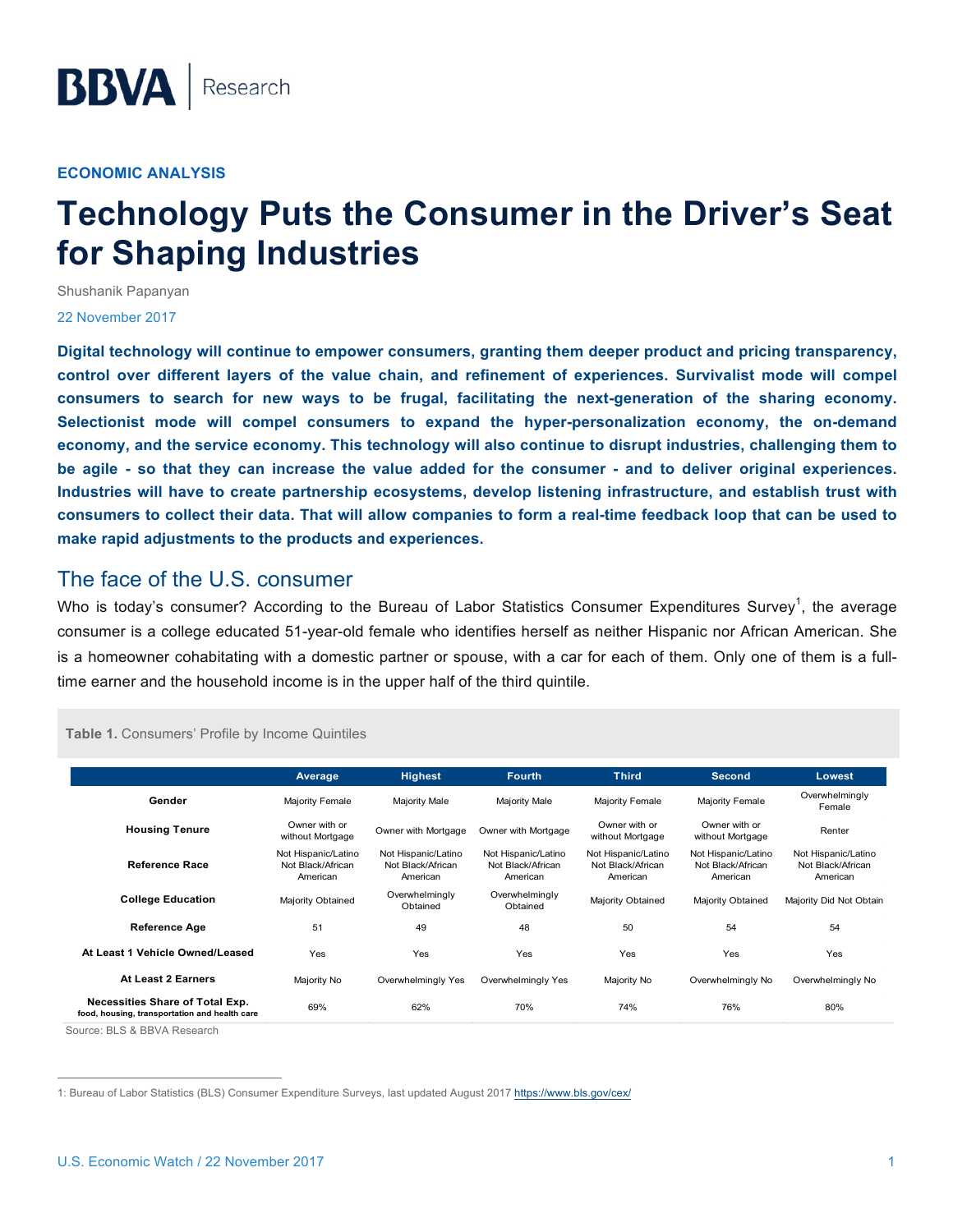When it comes to the typical consumer, one size does not fit all. The face of the consumer changes according to income quintile. For example, the highest income quintile's typical consumer is a 49-year-old male. At the same time, despite the widening of the earning gap, the share of total consumer expenditures by each income quintile has remained steady. The households in the upper two income quintiles comprise 61% of total consumer expenditures. The lowest two quintiles account for 21% of consumer spending, while they continue to finance a large part of their spending with alternative means.







However, the socio-economic portrayal of the consumer does not provide a complete picture of the drivers behind consumption patterns and needs. The penetration of digital and information communication technologies have become an integral part of today's consumption. Regardless of age, gender, or any other demographic or socio-economic depiction, consumers today are highly connected.

- ı 87% of consumers own desktop, laptop, or handheld computers.
- 77% have internet service. г
- 78% of consumers own a smartphone. г
- 96% of consumers shop online at least occasionally.
- 65% of consumers have made a purchase by using an app on their phone.

The connectivity of consumers has given them an alternative means to shop, which will become the preferred way to shop for the majority of consumers soon. In 2017, 46% of consumers prefer to shop via a mobile device, a voice controlled device, or a desktop computer over traditional walk-in shopping in brick and mortar stores. 29% of consumers use digital channels weekly and 8% use them daily. Additionally, 19% of U.S. consumers have made a purchase through voice controlled home assistant devices while 29% shop often via a mobile app. The percentages for shopping through phone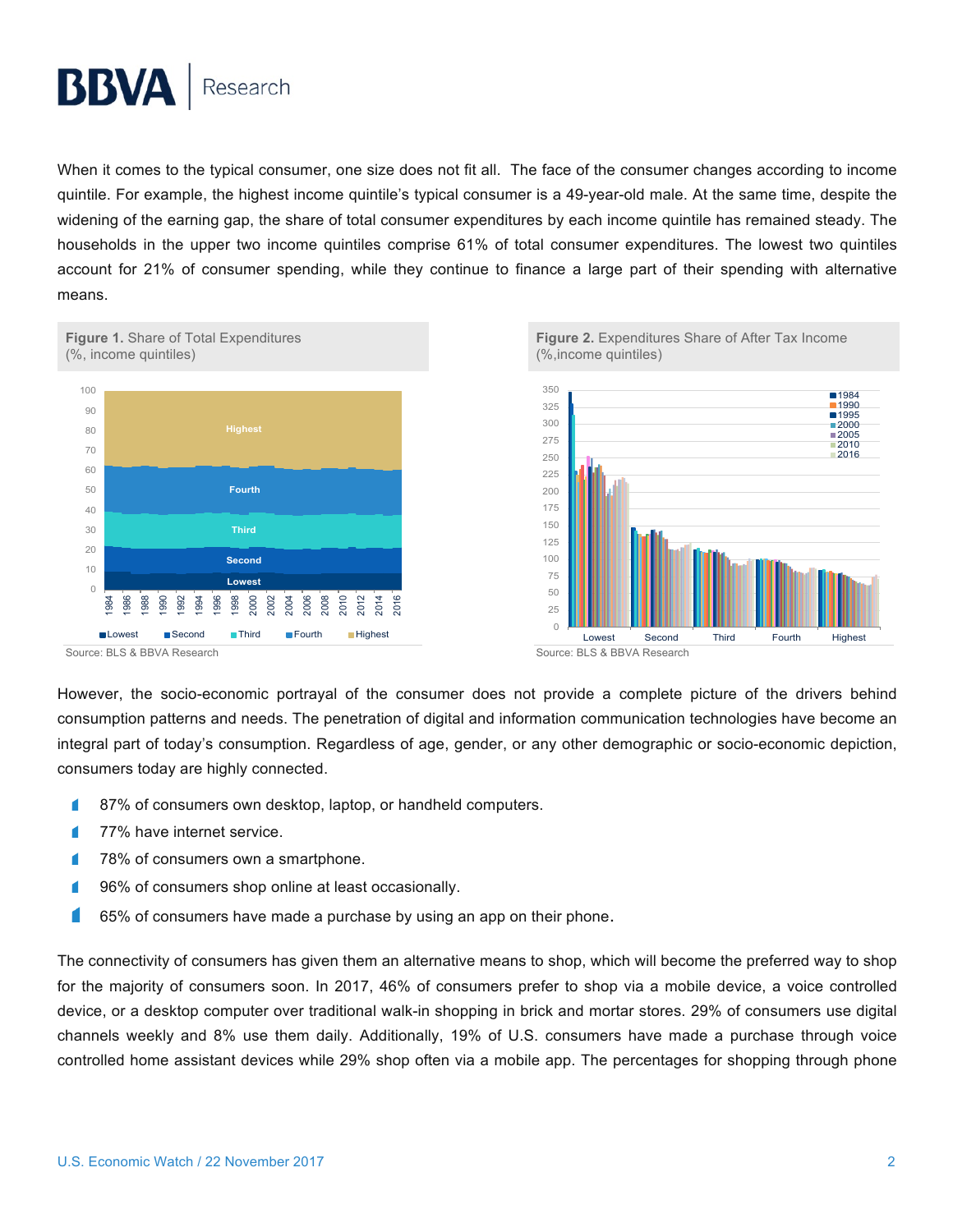apps and voice assistants are certainly larger for younger consumers, who are much more digitally connected and are more comfortable with voice-activated devices.

The shift of consumers towards spending via digital channels has resulted in empowered consumers. The digital means of efficient and smart shopping has given them greater price and quality transparency along with convenient fulfillment options.













Source: Walker Sands Future of Retail 2017 Survey & BBVA Research Source: Walker Sands Future of Retail 2017 Survey & BBVA Research

With the examination of current consumption trends, it has surfaced that the rise of digital consumption and the demographic shift, specifically aging, have a stronger impact on consumers' expenditure patterns than their income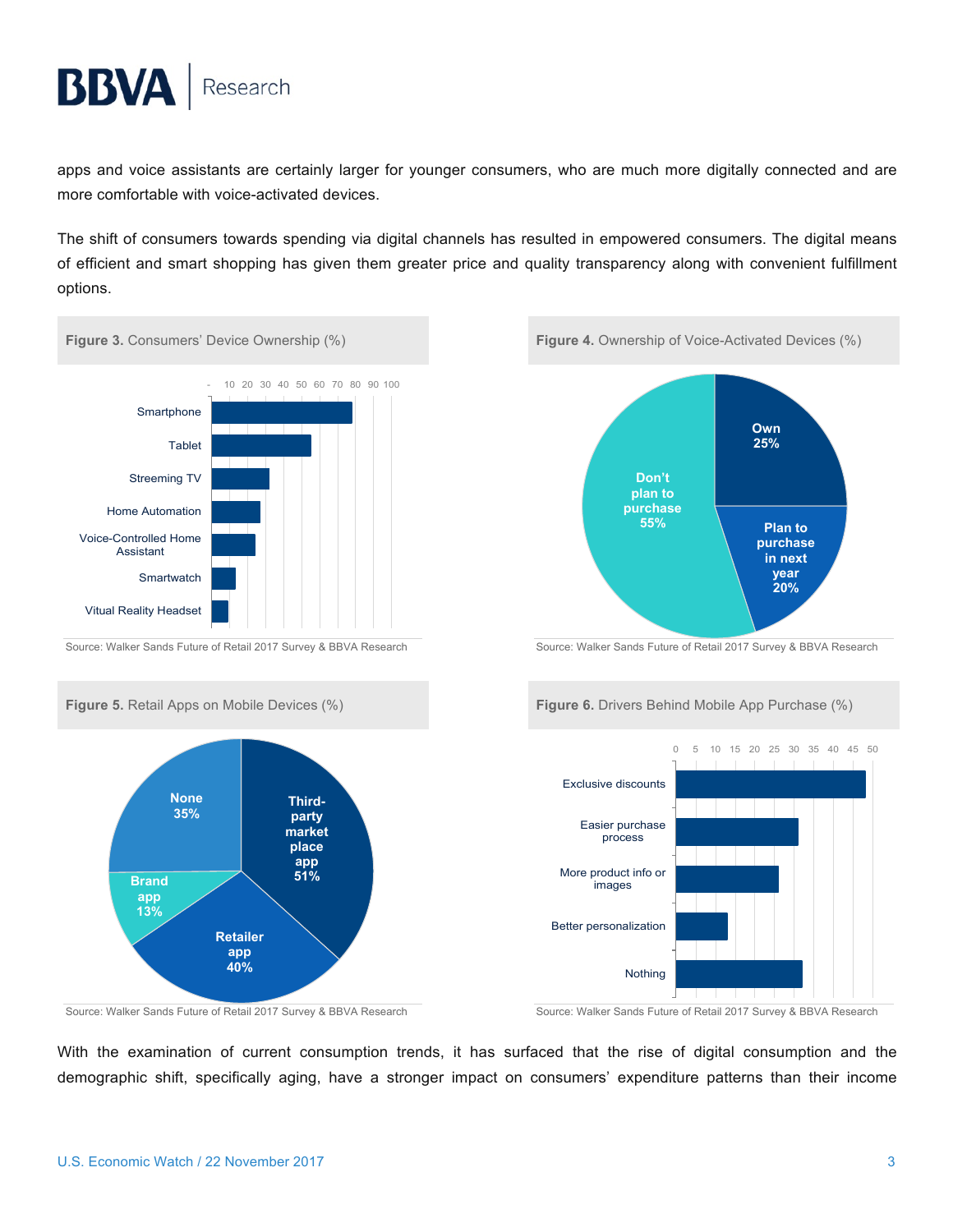brackets. Spending patterns are quite similar across all income quintiles with most of the budget devoted to the necessities. Yet when compared to consumers of the 1980s, today's consumers across all income quintiles are spending a larger portion of their expenditures on housing and health care. They are also spending a lower portion on transportation, food, and apparel.

On average, typical consumers today spend 2.4% more on housing compared to what they spent in the 1980s. This is due in large part to a rise in both home ownership and in rental expenditures. They also spend 2.7% more on health care as a share of the household's total expenditures, driven by an increase in expenditures on health insurance. There has also been a 2.4% increase in the share of expenditures on personal insurance and pensions. Pensions and social security expenditures, including deposits to retirement plans, have risen from 4.1% in 1984 to 11.4% in 2016 as a share of total expenditures, while life and other insurance expenditures have declined.



The share of total consumer expenditures on food has decreased by 2.0% due to lower spending on meat, poultry, fish, and egg consumption. The share of expenditures on transportation has also decreased by 3%, which is due to lower spending on new cars and trucks. The share of expenses on apparel saw a similar 3% decline, reflecting lower spending on both women's and men's apparel.

### Consumption segments of the next decade

The shifts in expenditure patterns over the last two decades confirms that digitally empowered consumers across all income brackets embraced two consumption modes– **survivalist** and **selectionist**. 2

**Survivalist** mode compels consumers to turn into value consumers who are looking to stretch their budget and are eager to trade down on expensive brands for cheaper brands, as well as to replace ownership consumption with access-based

 <sup>2:</sup> Medeiros, A., Lauster, S., Veldhoen, S. and Soundararajan R. (2017)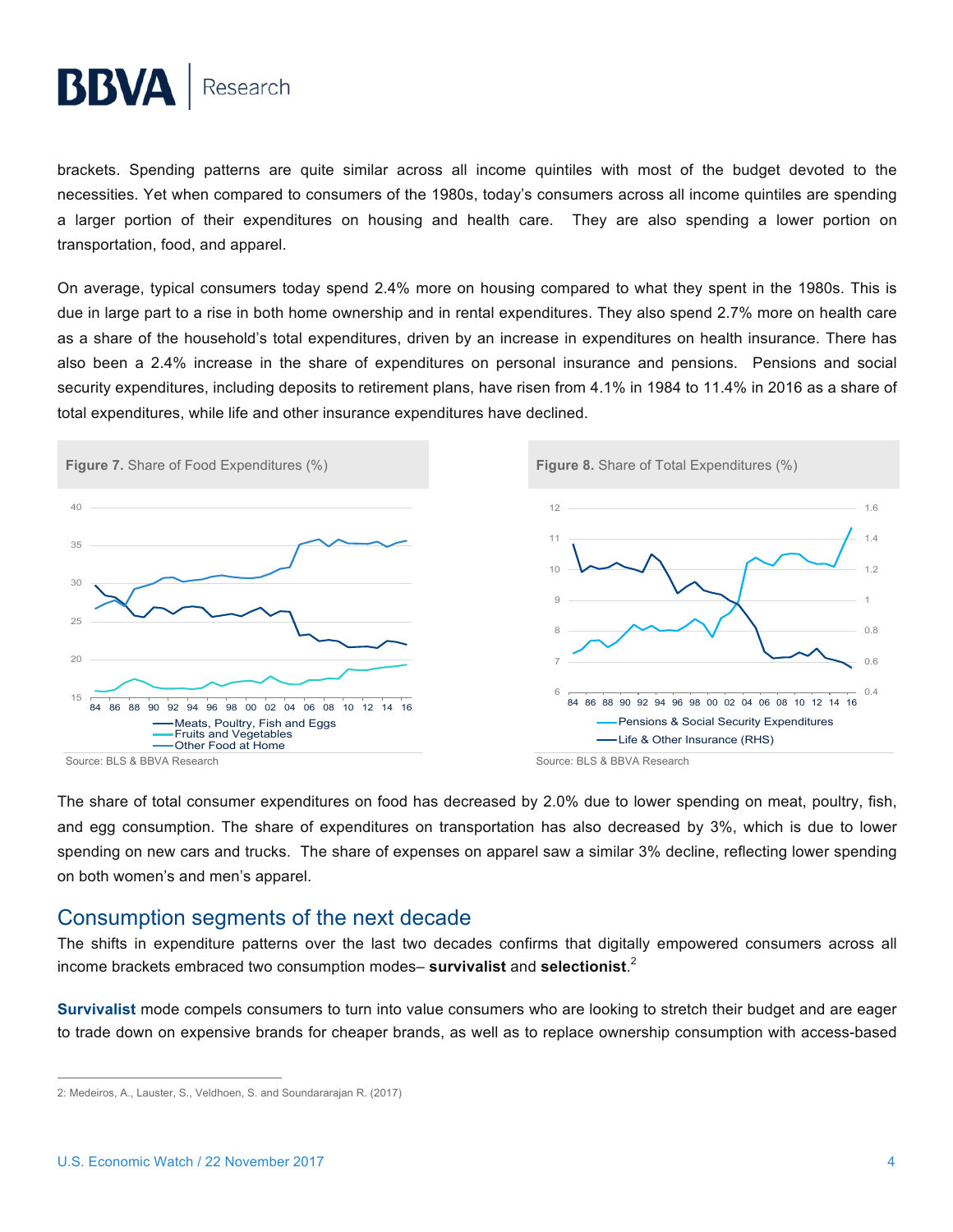consumption. The settled decline in the share of expenditures spent on food, transportation, and apparel are vivid examples of consumers' survivalist mode decision-making.

The shift to the sharing economy and to value retailers is long lasting. Studies find that the main motives for consumers to participate in the sharing economy are self-oriented motivations, economic motives, environmental and moral concerns, the desire to be more a part of a social community, and an interest in reducing risks and responsibilities. $^3$ 

2016 Consumer Sentiment Survey reports that most consumers in North America who trade down do not regret it and are satisfied with less-expensive alternatives. Moreover, 60% of consumers who did not trade down have purchased their preferred brand at a lower price by waiting for a sale, using a coupon, or by searching in different stores.<sup>4</sup> Similarly, consumer goods studies identify a shift in U.S. to value retailers such as Aldi, Lidl, Sam's, and Costco.<sup>5</sup> Numerous articles on U.S. retail sales highlight the fact that shoppers are flocking to off-price retailers such as T.J.Max and Ross, as well as to online outlets that offer lower prices with the benefit of the greater convenience of "sofa-shopping."

While survivalist mode is mainly an effect of the growing number of retirees, it is also strongly associated with millennials, many of whom are saddled with a load of college debt.

**Selectionist** mode compels consumers to be choosy and to "select" those products that they perceive to be "for me" products. "For me" products are thought of as being of much higher quality and are customized to consumers' individual needs. Surveyed consumers associate personal care products, fresh produce, and alcohol - specifically wine - as "for me" product categories and are eager to pay a premium in these categories. Selectionist mode is also strongly in effect in stores that provide a personalized experience for their select group of customers. A 2017 consumer goods study indicates that when in selectionist mode, consumers flock to:<sup>6</sup>

- ◢ Namesake stores with brands that are associated with high quality products;
- ◢ "For me" personalized services. For example, the cosmetics store Lush offers all natural, handmade cosmetics, massages, a display of scents, and customized shopping
- Stores known for personalized shopping experiences, such as Apple and the athletic wear store Lululemon ◢

Thus while the shares of each income quintile have remained historically steady, the digitally equipped consumer, driven by demographic shifts has been "rebalancing the budget" for the last two decades. Consumers across each income bracket have been trading down in product categories where they do not have a favorite brand, where they do not find quality differentiation between high-end and cheaper brands, or where preferred brand names are available on discount. At the same time, consumers have been trading up in "for me" product categories where they have a strong attachment to a brand, where the high quality of the product is essential, or where they are treated to a personalized shopping experience or personalized service.

 <sup>3:</sup> Bardhi and Eckhardt (2012), Habibi et al (2016)

<sup>4:</sup> McKinsey Global Consumer Sentiment Survey 2016, Magni, M., Martinez, A., and Motiwala, R. (March 2016)

<sup>5:</sup> Medeiros, A., Lauster, S., Veldhoen, S. and Soundararajan R. (2017)

<sup>6:</sup> Ibid.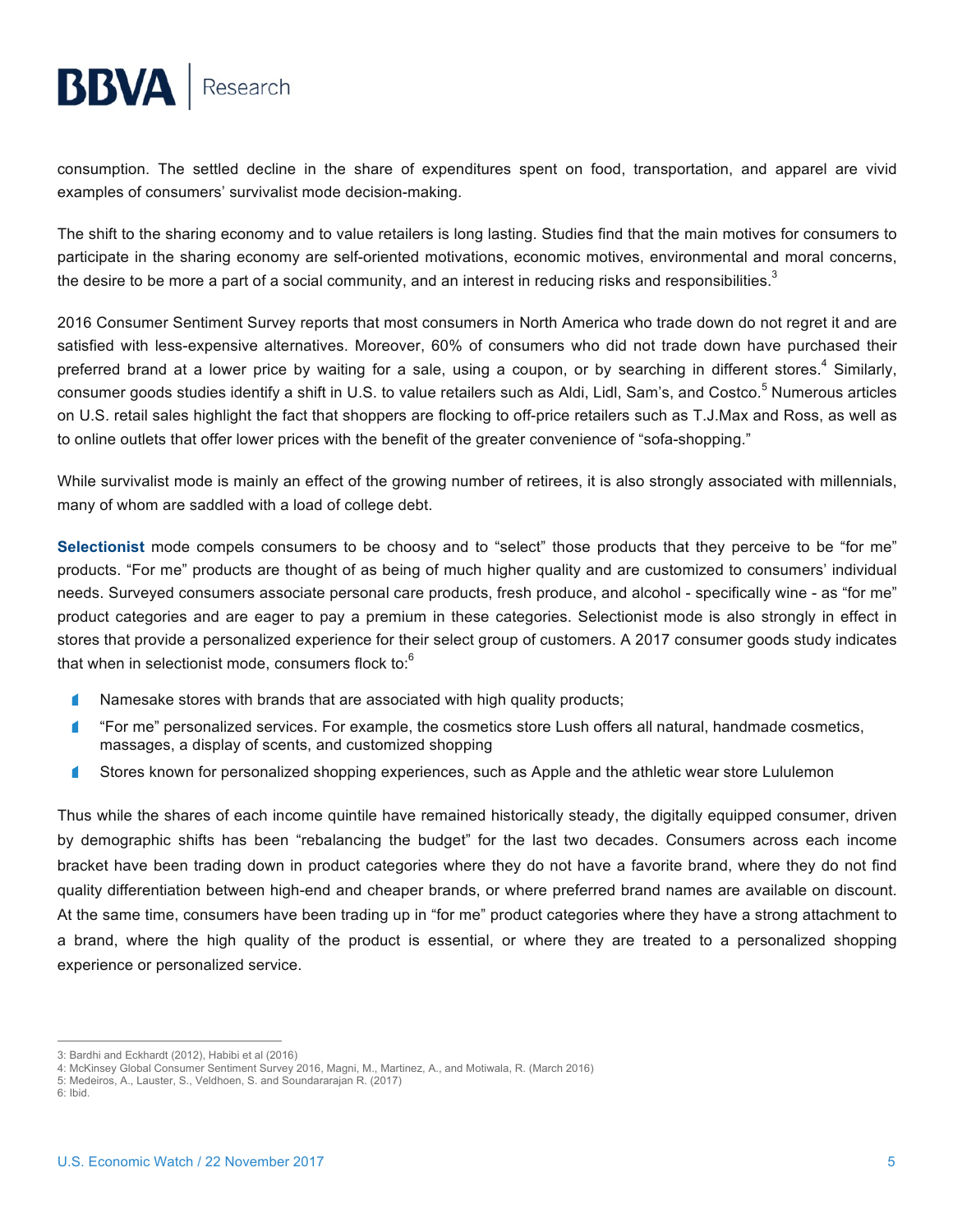### Technology represents empowerment for consumers and disruption for industries

The present eight game changing technologies – the Internet of Things (IoT), autonomous vehicles (AV)/drones, robotics, artificial intelligence (AI)/machine learning, augmented reality (AR)/virtual reality (VR), digital traceability, 3D printing and blockchain, will become fully established over the next 10 years. Their ability to drive efficiency and their widespread application will continue to empower consumers, granting them deeper product and pricing transparency, control over different layers of the value chain, and further refinement of experiences. At the same time, these technologies will continue to enable innovations and disrupt industries, challenging them to be agile, to embrace new technologies so that they can increase the value added for the consumer, and to deliver original experiences.



Source: BBVA Research

Information and communication technologies' disruptive effect on consumer goods industry is apparent when looking at the decomposition of the consumer expenditures price index by quantity and price change of each expenditures category. Durable goods have been contributing negatively, and the contribution of major service categories - as well as that of nondurable goods and food - has dramatically declined since 1994, which is the estimated date of a structural break and multifold increase in the personal consumption expenditures (PCE) quantity index of internet access and information processing equipment. The quantity index of internet access has increased by over 2,000 times, and information processing equipment has increased almost 1,000 times since 1990, compared to the aggregate PCE quantity index only doubling in the same time frame. Testing over 75 series of PCE quantity indices by expenditure type for structural breaks identified several categories of expenditures with structural break in the years 1993-1994 that have benefited from a pickup in computer technologies. These are pharmaceutical products, medical and therapeutic equipment, and appliances. Likewise, with the boom of e-commerce in 2000 there are several expenditure categories identified with a structural break in the years 2000, 2001 and 2002 that have been disrupted by emerging technological developments.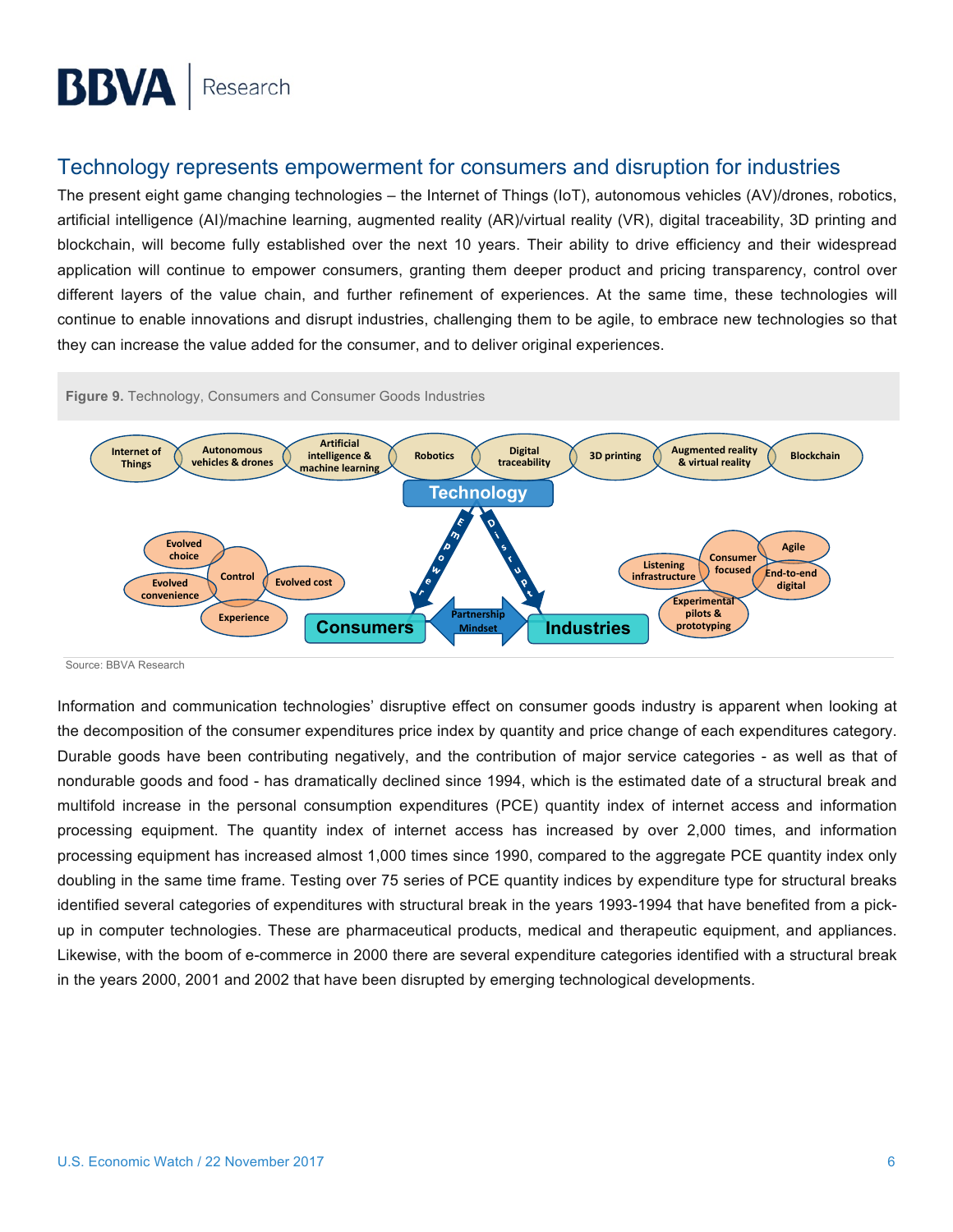

**Figure 10.** Personal Consumption Expenditures Decomposition (%)

**Figure 11.** Personal Consumption Expenditures' Quantity Index Cumulative Growth Relative to 1990 (%, 1990=1)



**Figure 12.** Personal Consumption Expenditures' Quantity Index Cumulative Growth Relative to 1990 (%, 1990=1)



Source: BEA & BBVA Research Source: BEA & BBVA Research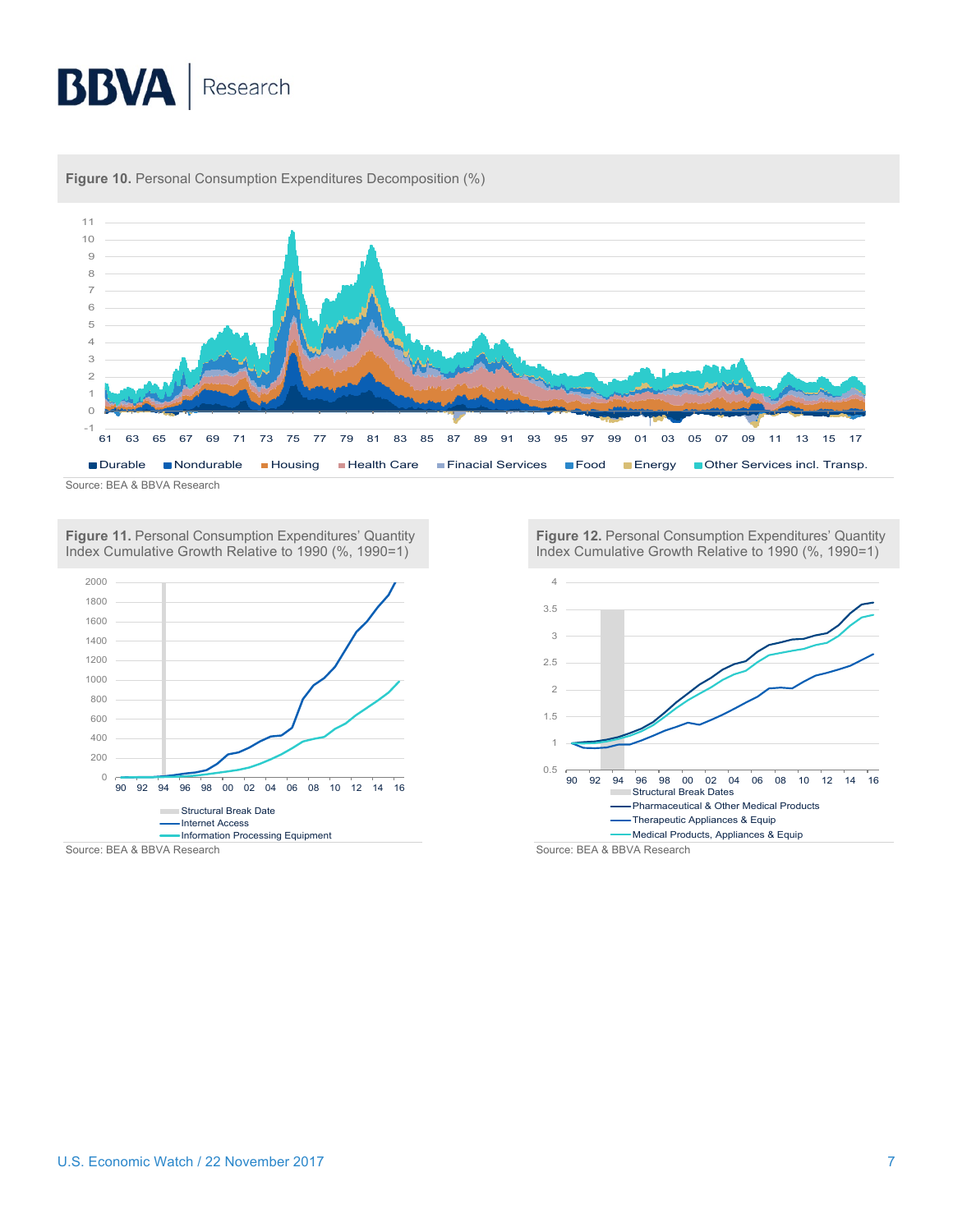

### The consumers of the future are similar to those of today, but are rapidly evolving

The intensification of digital transformation will continue to empower consumers. While presently, digitization, connectivity and automation have already become an integral part of consumers' lives and shopping habits, over the medium term consumers will switch to exclusive use of smartphones and other smart-mobile devices to make purchases. The massive amount of data available and the fast processing ability emerging from the use of artificial intelligence will further enable consumers to improve their control over the industries catering to them. Consumers will ever more loudly make their voices heard on exactly what they want and how much they are willing to pay for it. They will become an integral part of product development, the means of marketing, and the delivery and packaging of products.

At the same time, the needs of consumers of the next decade will be shaped by further progression of present demographic and socio-economic trends. The future consumer will be a product of the present demographic shifts, namely the aging population and the expanding millennial culture, which should result in further shrinking of household size and in increasing urbanization. Moreover, Generation K, which is a digital native generation and which will significantly influence future customer expectations, follows the millennials. There will be a steady flow of expenditures from households in the highest two income quintiles, who can afford dedicating a bigger share of their budget towards "for me" goods and services.

Technology empowered consumers will gain more control and will transform the measure of consumers' value equation from the three dimensions of cost, choice, and convenience to the much broader five dimensions of evolved cost, evolved choice, evolved convenience, control, and experience.

**Evolved Cost**: A massive amount of data is available to consumers to compare prices, products, retailers, and manufacturers. In addition to being able to view regular product/service information, such as quality, fit, and sensory experience, consumers also gain insight into the social and political causes that are supported by manufacturers, service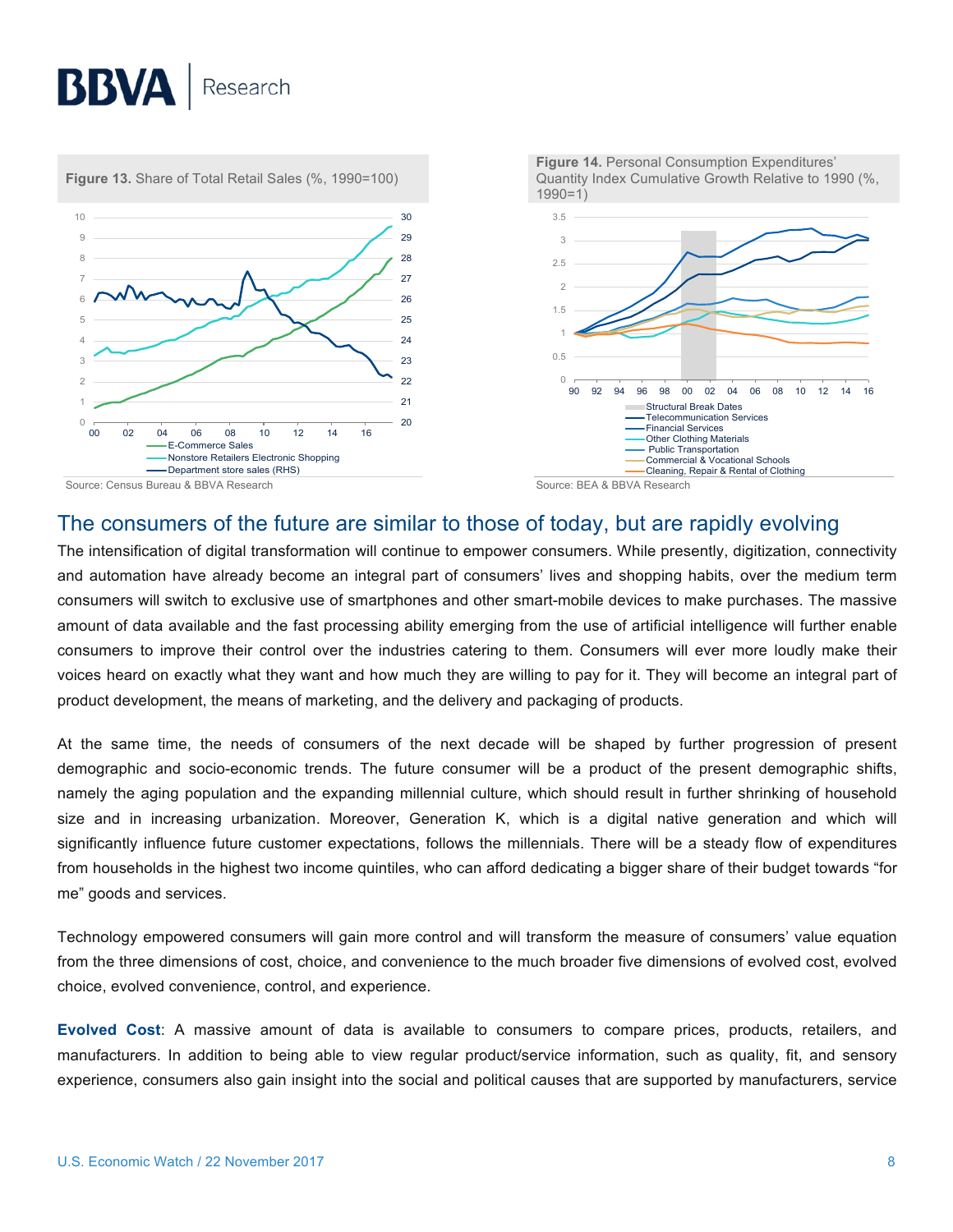providers and/or retailers, their benevolent involvement, and their environmental standing. These factors are becoming a more important part of consumers' decisions. The consumer will continue to use the wide scope of information available to decide whether they will trade-down on goods and services and experiment with new brands and products or whether they will develop a longer-term relationship with the brand, product or service, and classify it as a "for me" product that deserves a premium price. Peer reviews and recommendations in the media and in informal peer promotion will play a crucial role in future consumers' decision-making.

**Evolved Choice:** The needs of consumers of the next decade will be centered on finding new ways to enhance the survivalist in them and arouse the selectionist. To satisfy their needs, consumers will make use of a much broader selection of products and services that make use of robotics, autonomous vehicles, sensors, and augmented/virtual reality.

Survivalist mode will keep consumers searching for new ways to be frugal. Consumers will further search to find niches to trade down to by buying local or accessing digital channels. Consumers will further explore and support opportunities of access-based consumption. Ownership will become less essential and the attitudes of "renting" and reliance on "used/pre-owned" goods will become increasingly socially acceptable. The youngest generation of consumers has already been seeking access to goods and skills rather than possession of them. Thus, the trend toward access-based consumption will flourish and be embraced by all since it allows for pooling of resources, reduction of waste, and withdrawal when necessary to minimize risk and responsibility.

Selectionist mode will push consumers to demand new and exciting frontiers of products and services that yield personalization and customization. The expectations will increasingly grow towards highly relevant interactions catering to consumers' individual context. In selectionist mode, aside from quality of the product, consumers will continue to demand unique and original experiences. The focus on health and wellness goods and services will also remain.

Thus, consumers' main choices will evolve around two domains:

- a choice between consumption modes: possession or access  $\blacksquare$
- $\blacksquare$ a choice between classification of a good as a "for me" good worthy of a premium cost or one that is not.

**Evolved Convenience:** The consumers' economy is turning increasingly into an "on-demand" economy where instant gratification will become the norm. Two trends will dominate the convenience definition of consumers – "cocooning" and "sofa-shopping."

 $\blacksquare$ The demographic shift towards smaller household size and an increase in single-person households will also continue to support the fully domesticated life style, a trend that is called "cocooning." As such, the number of households who receive goods and services at home without the need to leave the house will continue to rise. Ecommerce is expected on average to grow multifold. Consumers will continue to support take-away foods and home entertainment services. They will also demand additional services that can be conducted without the hassle of leaving the house and will expand the boundaries of the "do-it-for-me" service economy. Packaging and delivery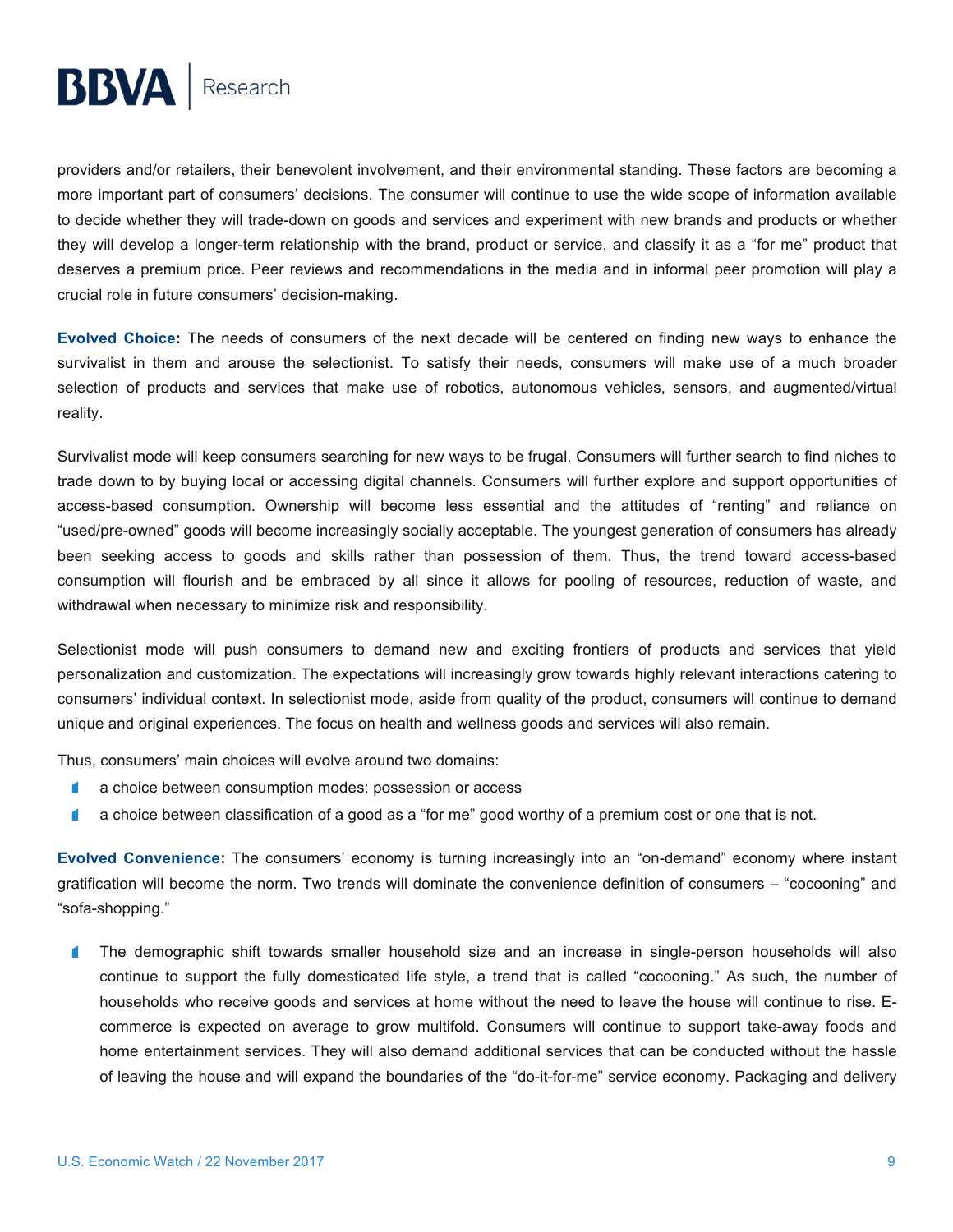

Enabled by the digital assistance of artificial intelligence, an increasing number of consumers are moving away from  $\blacksquare$ shopping on PCs to multi-screen shopping on smart TVs, mobiles, tablets and voice activated assistant devices. The "sofa –shopping" trend will advance the seamless and automated search for products and will expand the omnichannel shopping experience in which consumers have the same shopping experience regardless of the application or device they use to shop. The trend has already prompted creating the shopping experience of digital fitting rooms that blur the line between digital and in-person shopping.

**Control:** Consumers will categorize services and products as low-engagement or high-engagement. In the category of high-engagement products, consumers will be eager to be involved in each step of the value chain. They will expect to be involved in product design and customization, in the channels of marketing, in delivery options, and in the overall experience. Yet even for low-engagement products, consumers will desire to control and shape the purchasing journey. Consumers will make their voices heard by using social media outlets. Nevertheless, online visits and app clicks as well as online decisions regarding order and delivery options will continue to serve as data points for industries desiring to learn more about consumer preference.

**Experience:** Experience is defined as the collection of all interaction points that the consumer will encounter with the product, service, or supplier/retailer. It encompasses both tangible and intangible benefits for consumers from the customized experience. Experience is particularly essential for "for me" products and services, where consumers expect the product/service to deliver exquisite quality with an unforgettable experience that engages their senses. Expectations will be set on hyper-personalization of goods and services incorporating a high level of tailoring to their context, and highly relevant interactions.

#### Learn, adjust, and repeat – to stay in business

The providers of goods and services in the consumption industries have to adopt a sustainable "learn and adjust" strategy – learn about consumers' tangible and intangible desires and develop the agility to successfully shape consumer experiences that will enable business competitiveness. While the concept is a familiar one, the evolved definitions embrace both the constant motion and the continuity of the processes, thereby abbreviating the time lag between the two.

**Evolved learning** will encompass using a consumer first mentality. It will further evolve so that in addition to understanding consumer demands and pain points, companies have also to understand the level of engagement and customization desired by consumers or the right level of personalization to offer. Most of the product space has been advancing into hyper-personalization as consumers increasingly expect highly relevant interaction and contextualization. In many product and service industries, staying ahead of consumers' experience expectations will become a key to competitiveness.

**BBVA** Research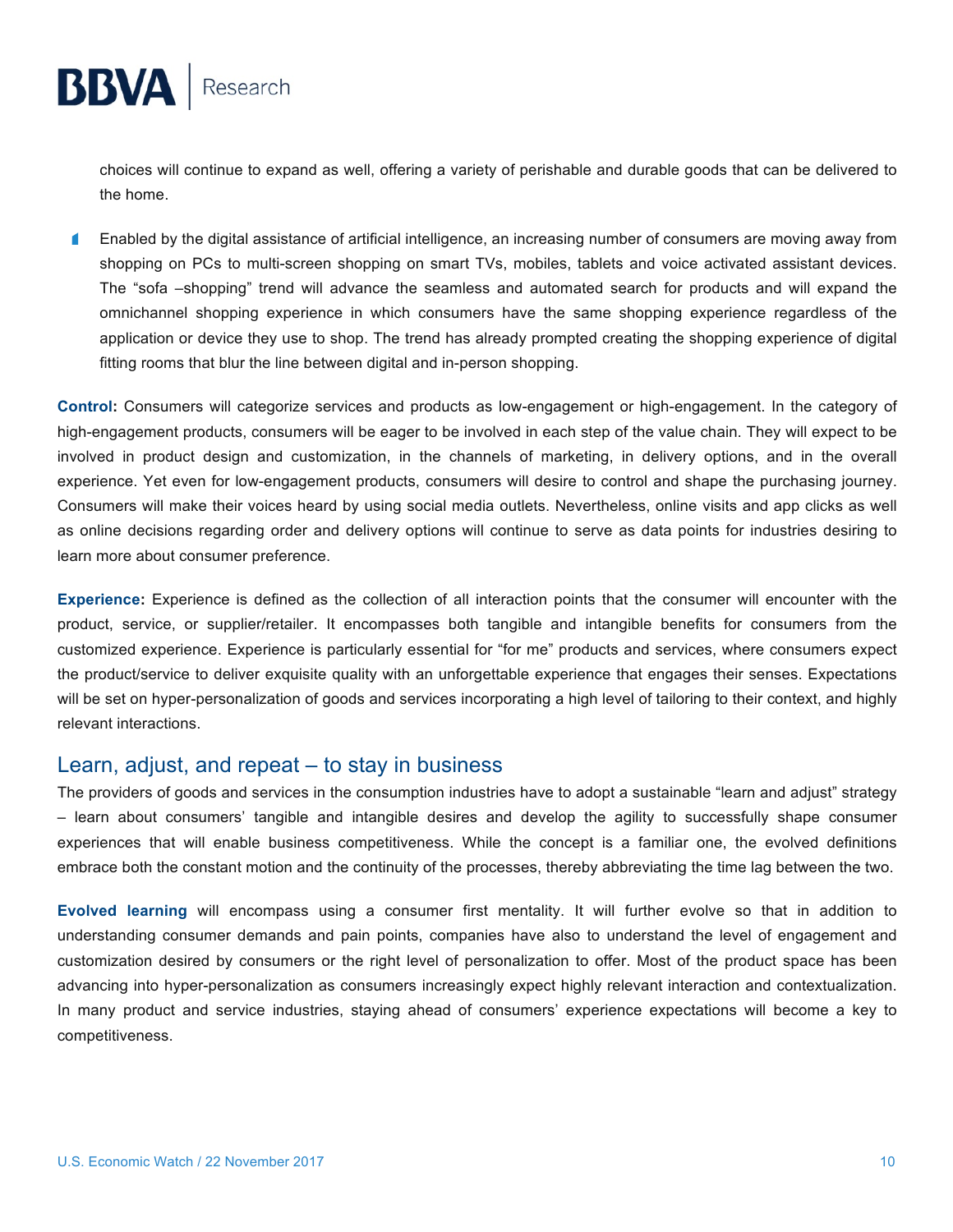Disruptive technologies will continue to bring benefits to companies in terms of collecting data on consumer needs and behavior. The Internet of Things, autonomous vehicles, artificial intelligence, augmented and virtual reality, and digital traceability will provide enough data to create a 360-degree view of the consumer. However, companies have to unlock the information by:

- 4 Establishing trust to collect data will be pivotal for companies' to stay ahead in data collection and therefore in personalization and adaptation of their products. Consumers will need to be assured of data security and privacy before they opt in to data sharing. They will also look for direct incentives to share personal data. Companies will have to carry the image of trust and security at all times. The data collection and sharing will need to be transparent for consumers to feel confident and comfortable to opt in. Additionally, companies will have to be creative in providing tangible incentives to consumers in exchange for data.
- Developing a "listening infrastructure," an infrastructure that will be able to collect real-time feedback from п consumers along their journey as a customer. The listening infrastructure is essential for any industry but is of particular importance for industries that have a higher degree of separation from their customers. This effort should exceed text recognition and other models applied to social media and other online communities. It should incorporate development of metrics dashboards linked to a real-time feedback loop that will allow companies to make necessary adjustments to the product or service. Industries will gain the ability to remain dynamic and sensitive to ever-changing consumers' expectations. Industries will be able to monitor real-time consumers' responsiveness to marketing campaigns and context changes.<sup>7</sup>
- $\blacksquare$ Create "experimental pilots," such pilots can answer directly many questions about what kind of relationship to expect between consumer and product. It can help companies observe new consumption experiences and new engagement levels with their products. The experimental pilots will become essential for industries whose business model revolves around continuous innovation and prototyping to understand the adjustments needed to each version of the product.<sup>8</sup>

Overall, embedded partnership models that create direct consumer involvement in the value chain will allow companies to stay ahead of digitally enabled consumer expectations. The partnership mindset should become the essential part of retail businesses that revolve around the consumer, offering hyper-personalization and unique experiences to stay competitive.

**Fitness to adjust,** the ability of companies to be agile in responding to ever-changing consumer preferences and in outpacing consumers expectations, will determine their success. Agility will require companies to successfully incorporate disruptive technologies through the value chain. They will have to become operationally efficient and effective and operate in an end-to-end digital environment so that their revenue models can keep up with a quickly changing consumer environment. For many consumer goods industries, this will mean successfully resolving the present issues of minimizing

 <sup>7:</sup> World Economic Forum (2016)

<sup>8:</sup> Ibid.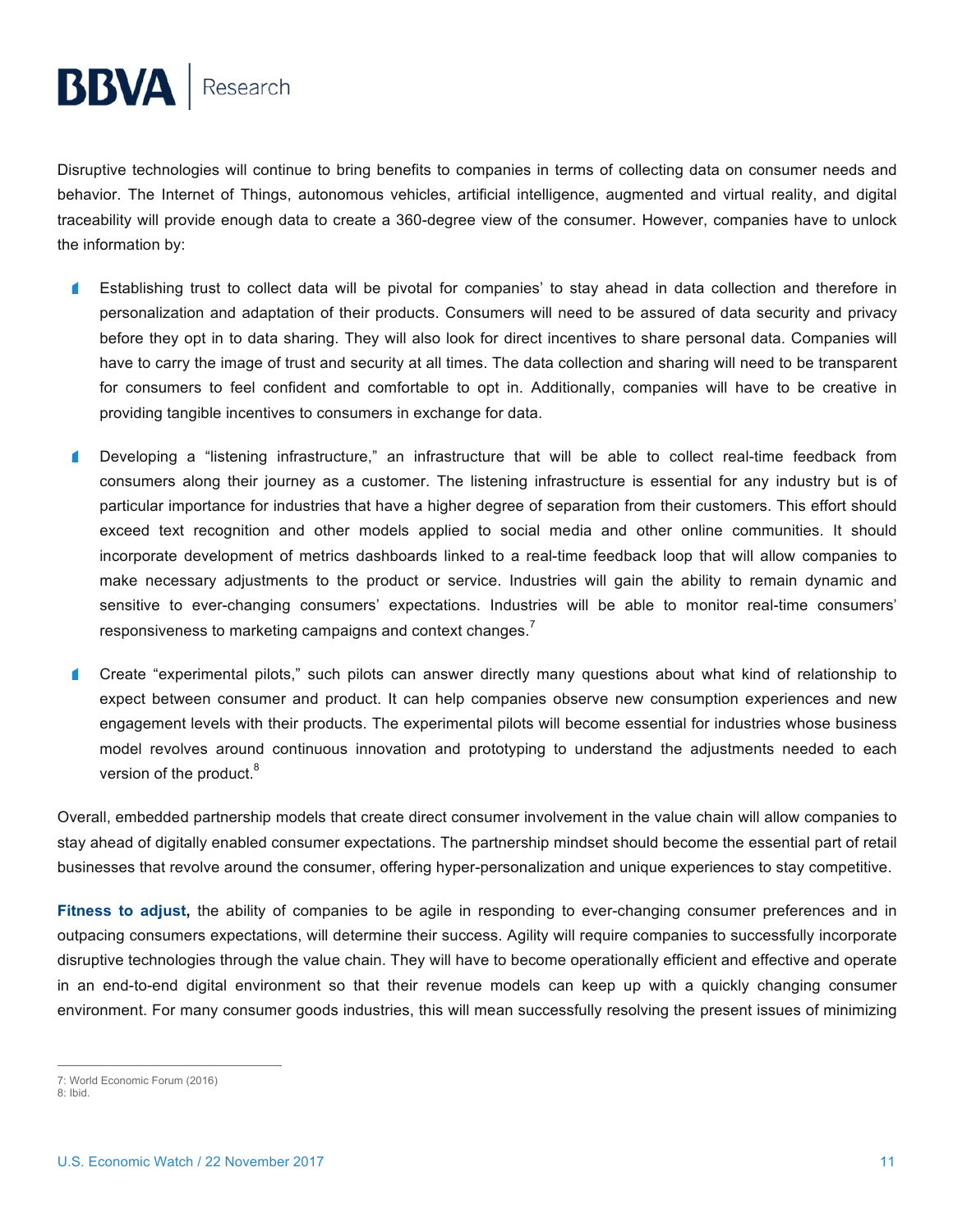idle physical retail spaces, dealing with data privacy and security issues, and enhancement of omnichannel strategies for sales.

However, in the next decade agility will impose additional requirements on companies:

- $\blacksquare$ Companies' product development philosophy should "shift from designing one product or service for many to designing many experiences for one."<sup>9</sup> It will require companies to make advancements in traditional methods of customer research on design thinking in order to gain a more profound understanding of consumer emotional needs and context.
- $\blacksquare$ Companies will have to form intra-industry and extra-industry ecosystems that will help them stay ahead of ever changing consumer expectations and to deliver enhanced products and a variety of experiences to individual consumers.
- ₫ In order for companies to keep pace with and adapt to a rapidly changing consumer expectations environment, they will have to adopt prototyping as one of their key competitive strategies. Prototyping will allow companies to bring to market consumer-led ideas quickly – even if the product or service is not completely to their liking –to test the product with consumers and to improve on it based on consumer feedback.

#### The partnership mindset is the road to success

Within the next decade, mobile devices will become the device of choice for shopping, and consumers will demand a seamless omnichannel experience. The multifold increase in e-commerce will continue to distort the line between retailers and manufacturers. Industries will compete for the consumer's screen time and will have to offer unique and personalized experiences to retain customers. Yet consumers routinely will expect relevant and contextualized interactions. They will also expect to gain some control over different layers of the value chain. Thus, Industries have to keep learning and adjusting to respond to ever-changing consumer preferences and to stay ahead of consumer expectations. The ability of companies to deliver original experiences and to be agile and creative in increasing the value added for the consumer will boost their competitiveness. Thus, industries should embrace partnership models that create direct consumer involvement in the value chain and form ecosystems to stay ahead of consumer expectations.

In the next decade, sustainable solutions will be established for data ownership, data security, and the subsequent regulatory environment. The ownership of consumer data will be the determinant of success for companies, but that ownership will likely be disproportionally distributed and could prompt natural monopolies. At the same time, data privacy and security will be the key to earning consumer trust. Thus, successful industries will have to learn to monetize data without risking consumer confidence. Overall, the maintenance of intra-industry and extra-industry ecosystems, and a solid, incentive-based partnership with consumers will determine companies' success.

 <sup>9:</sup> Ibid.